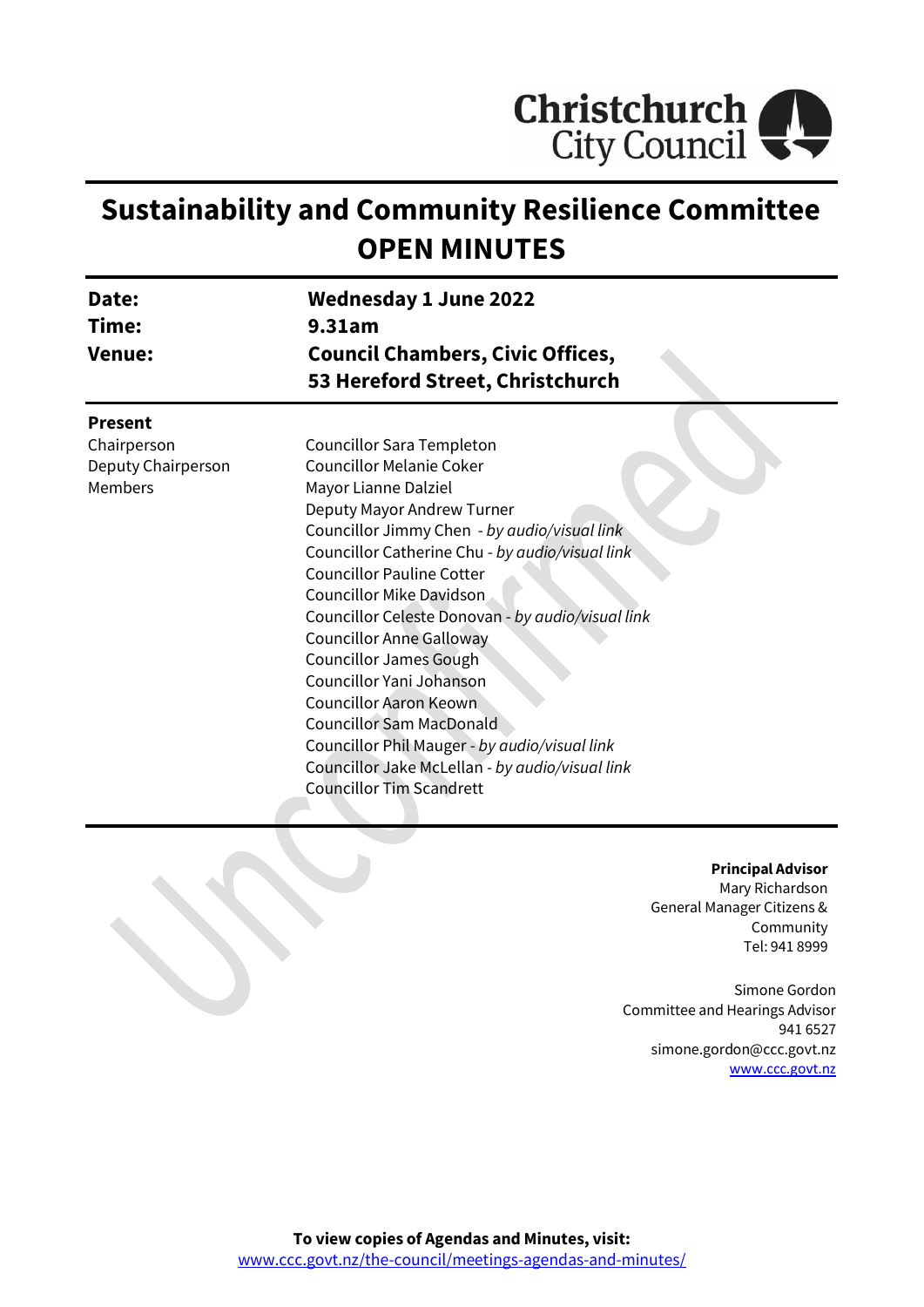

- **Part A Matters Requiring a Council Decision**
- **Part B Reports for Information**
- **Part C Decisions Under Delegation**

# **Karakia Tīmatanga**: Councillor Mike Davidson

The agenda was dealt with in the following order.

# **1. Apologies Ngā Whakapāha**

#### **Part C Committee Resolved SACRC/2022/00015**

That the apologies received from Councillors Gough and Chen for early departure and The Mayor for lateness be accepted.

Councillor Galloway/Councillor Cotter **Carried**

# **2. Declarations of Interest Ngā Whakapuaki Aronga**

#### **Part B**

Councillor Johanson declared an interest in Item 8. Community (Social) Housing Update Report 1 November 2021 to 30 April 2022.

# **3. Confirmation of Previous Minutes Te Whakaāe o te hui o mua**

# **Part C**

# **Committee Resolved SACRC/2022/00016**

That the minutes of the Sustainability and Community Resilience Committee meeting held on Wednesday, 30 March 2022 be confirmed.

Deputy Mayor/Councillor Davidson **Carried**

Councillor Donovan joined the meeting at 9.33am during consideration of item 4.1. Councillor MacDonald joined the meeting at 9.38am during consideration of item 4.1.

# **4. Public Forum Te Huinga Whānui**

### **Part B**

#### **4.1 Cancer Society of New Zealand**

Amanda Dodd (Deputy Manager Health Promotion – Cancer Society) and Carmel Gregan-Ford (Chair, Smokefree Canterbury) provided an update to the Committee on the implementation of the legislation for the Smokefree Aotearoa 2025 Action Plan.

#### **Attachments**

A Public Forum 4.1 - Smokefree Aotearoa presentation slides  $\Rightarrow \blacksquare$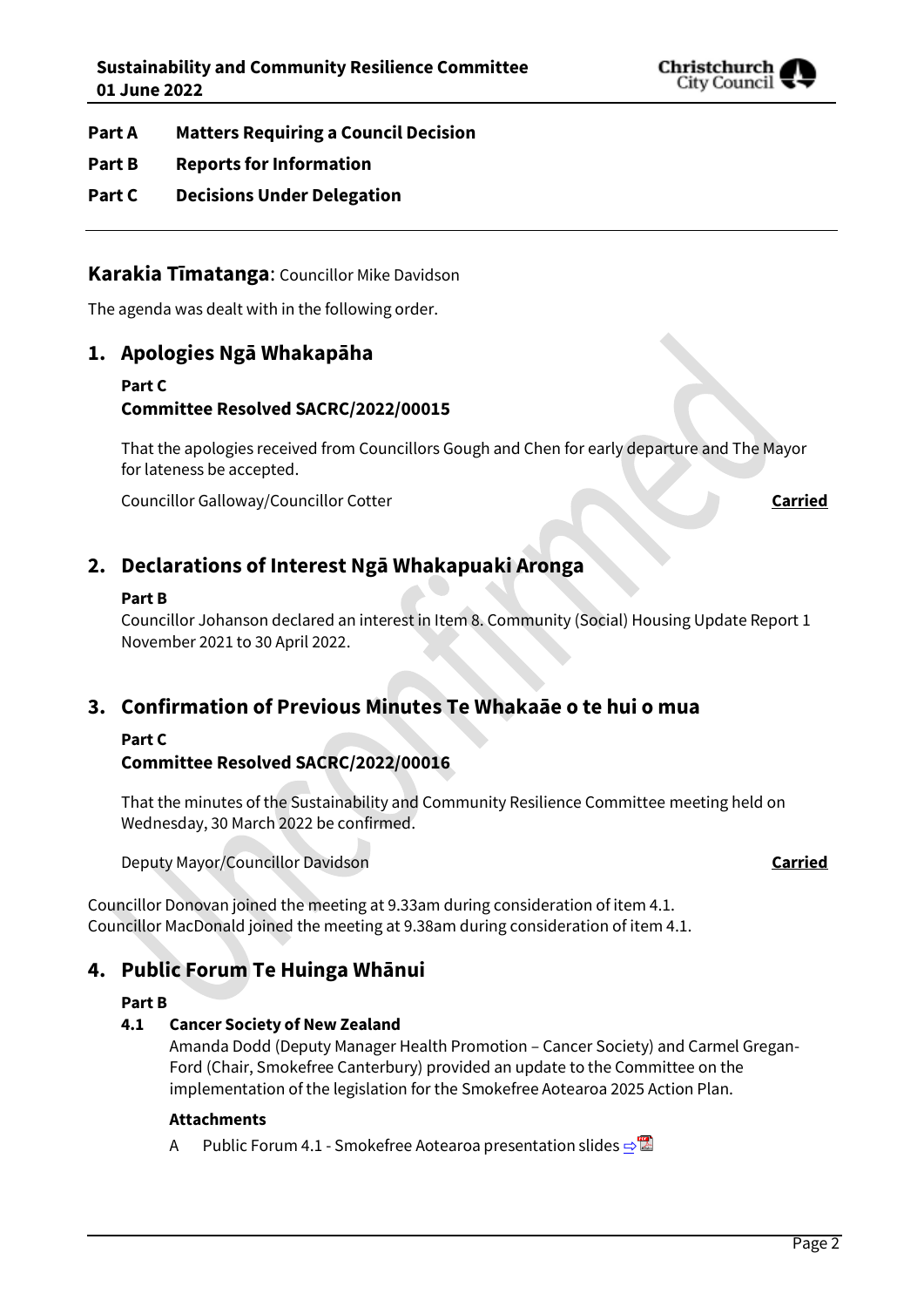

#### **4.2 Foodbank Aotearoa New Zealand**

Dr John Milligan (Chief Executive, Foodbank Aotearoa New Zealand) provided an overview of the work that the food bank does. In particular, how the organisation uses their experience, resources, and relationships and through the food banking model, they address food security as well as mitigate the effects of climate change.

Dr Milligan invited interested Members to meet to discuss mutual areas of interest and to visit the food bank.

#### **4.3 Hagley Film Project**

Izzie Evans presented her short documentary film *'Hagley Inside Out'* to the Committee. Film link available here:<https://vimeo.com/657606547>

The Committee requested for the film link to be shared with the membership.

# **5. Deputations by Appointment Ngā Huinga Whakaritenga**

#### **Part B**

#### **5.1 Don Gould**

Don Gould spoke in regards to the following agenda items:

- 7. Draft submission on National Adaptation Plan
- 9. Otautahi-Christchurch District Greenhouse Gas Emission Tracker
- 12. Suburban Regeneration Biannual Report.

Don Gould questioned the necessity of the above items on the agenda, and voiced his dissatisfaction that Council resources were not being focussed on matters such as the wastewater plant recovery. His presentation slides are attached.

#### **Attachments**

A Deputation by Appointment 5.1 - Don Gould presentation slides  $\Rightarrow$ 

#### **5.2 Joanna Gould**

Joanna Gould spoke in regards to Item 10. South Library Te Kete Wānanga o Wai Mōkihi - Earthquake Repair Options.

Her deputation focussed on Shirley Library and the former Shirley Community Centre. She questioned the priority on South Library, when Shirley Library has issues around variety of books available and capacity. She also queried why the rebuild of the Shirley Community Centre has been delayed until 2030/31, and whether this aligns with the Council's policies on sustainability and environmental outcomes. Her presentation slides are attached.

The Committee requested an updated NBS or engineering report on the Shirley Library.

#### **Attachments**

A Deputation by Appointment 5.2 - Joanna Gould presentation slides **[⇨](../../../RedirectToInvalidFileName.aspx?FileName=SACRC_20220601_MAT_7539.PDF#PAGE=17)</u>** 

# **6. Presentation of Petitions Ngā Pākikitanga**

#### **Part B**

There was no presentation of petitions.

The Mayor joined the meeting at 10.23am during consideration of item 7.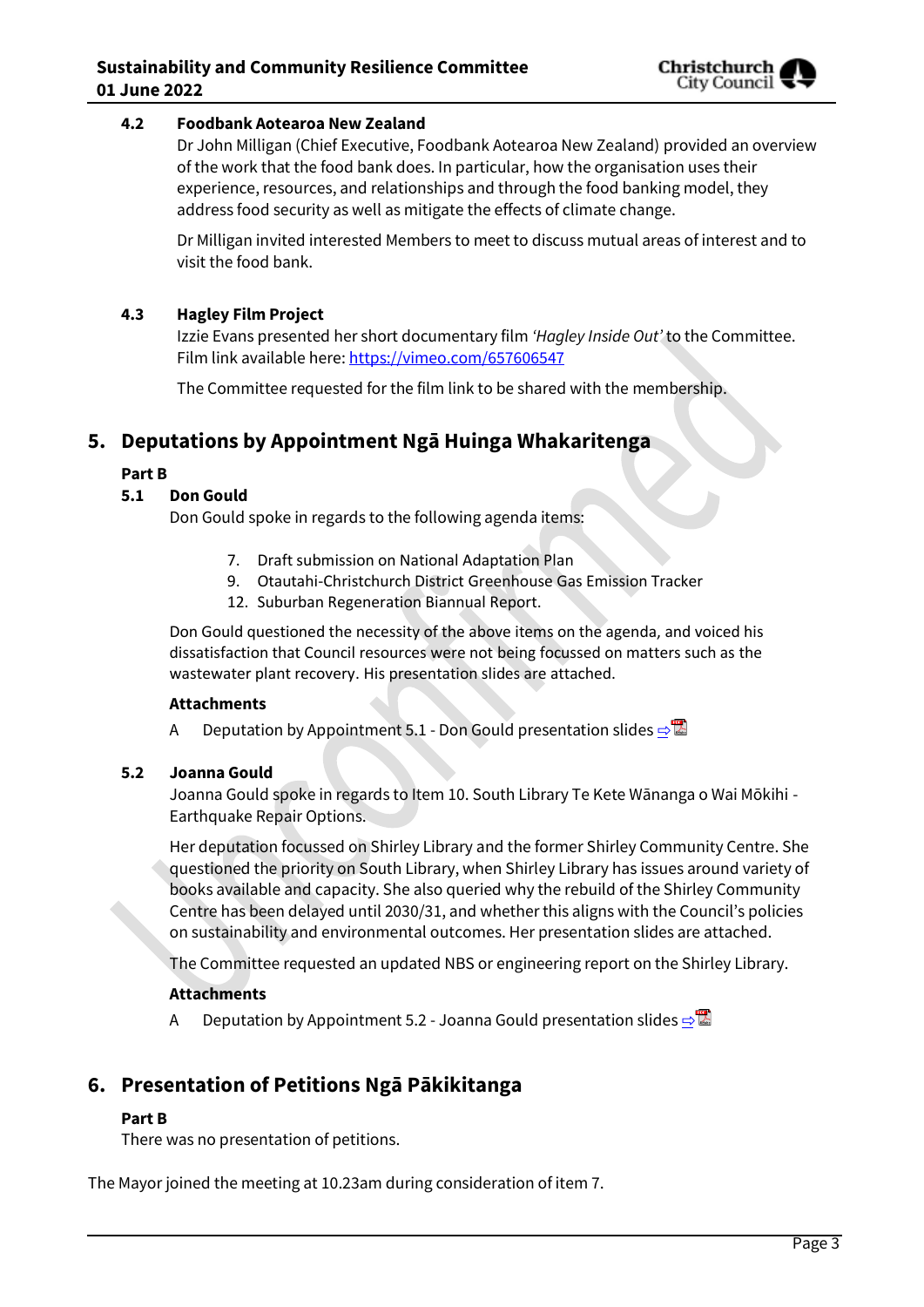

# **7. Draft submission on National Adaptation Plan**

### **Committee Comment**

1. Officers noted a correction to page 3, section 19 of the submission. Reference to 'managed retreat' will be removed, and the sentence will be amended to: *"Christchurch has experienced New Zealand's most significant retreat through the Crown's red zoning process. Each component of a retreat process has been tested…"*

#### **Committee Resolved Officer Recommendation Accepted without Change SACRC/2022/00017**

#### **Part C**

That the Sustainability and Community Resilience Committee:

1. Approve the draft Council submission to Ministry for the Environment on their draft National Adaptation Plan. (**Attachment A** *under separate cover)*.

**Councillor Davidson/Councillor Coker <b>Carried** Councillor Coker **Carried** 

#### **Attachments**

A Draft Submission on National Adaptation Plan - presentation slides

Councillor Gough left the meeting at 10.44am and returned at 10.49am during consideration of item 8.

# **8. Community (Social) Housing Update Report 1 November 2021 to 30 April 2022**

#### **Committee Comment**

- 1. The Committee requested for the following information to be included in future Community (Social) Housing Update Reports:
	- EQC payment information for Council/OCHT owned community housing
	- Data on number of bedrooms, not just number of units.
	- Pre-quake occupancy comparison with current occupancy.
- 2. The Committee requested information on insurance settlements averaged by price per unit.
- 3. The Committee requested information on whether there was insurance coverage on driveways and other hard surfaces.

# **Committee Resolved Officer Recommendation Accepted without Change SACRC/2022/00018**

#### **Part C**

That the Sustainability and Community Resilience Committee:

1. Receive the information in the Community (Social) Housing Report

Councillor Davidson/Deputy Mayor **Carried**

Councillor MacDonald left the meeting at 10.57am and returned at 11.12am during consideration of item 9.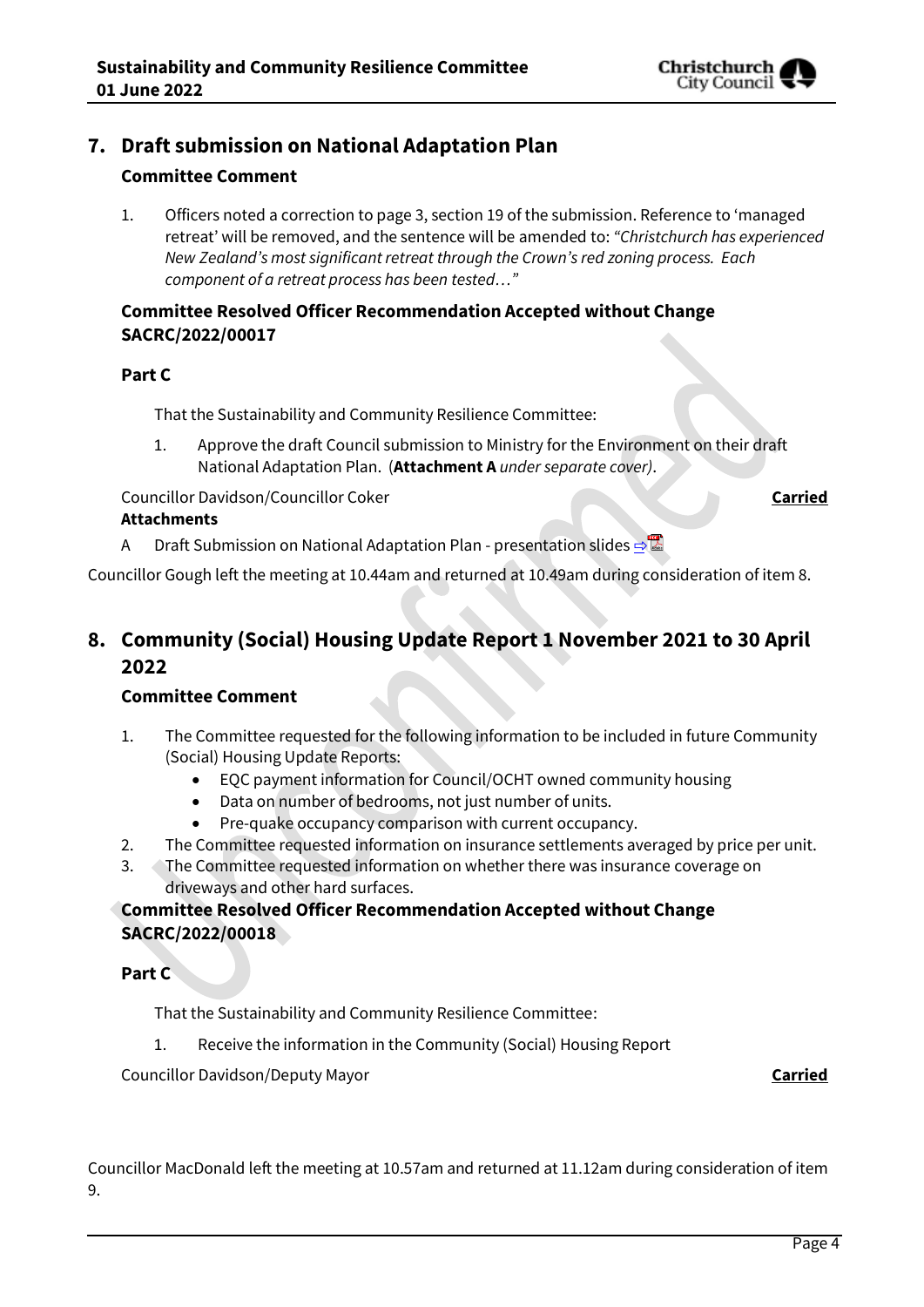

Councillor Chen left the meeting at 11.09am during consideration of item 9 and did not return. Councillor Cotter left the meeting at 11.10am and returned to the meeting at 11.13am during consideration of item 9.

Councillor Donovan left the meeting at 11.11am and returned to the meeting at 11.13am during consideration of item 9.

Councillor Gough left the meeting at 11.14am during consideration of item 9 and did not return.

# **9. Ōtautahi-Christchurch District Greenhouse Gas Emission Tracker Committee Comment**

- 1. The Committee requested the following information, where possible, to be included in the tracker:
	- Air quality monitoring statistics.
	- Aviation emissions from flights coming in and out of Christchurch.
	- Recording emissions per bus patron to demonstrate how increasing the proportion of the bus fleet that is electric, as well as increasing bus patronage, will decrease the emissions per passenger on the bus.
	- Data on the proportion of the bus fleet that is electric.
	- Indicate electricity used by electric vehicles is recorded as part of the "stationary energy emissions"
	- Data on agricultural emissions.
- 2. The Committee requested statistics on Christchurch's energy sources, broken down by renewable energy (ie. hydro) in comparison to less renewable sources (ie. coal).

# **Committee Resolved Officer Recommendation Accepted without Change SACRC/2022/00019**

### **Part C**

That the Sustainability and Community Resilience Committee:

1. Receive the information in the Ōtautahi-Christchurch District Greenhouse Gas Emission Tracker Report.

Councillor Coker/Councillor Cotter **Carried**

The meeting adjourned at 11.19am and resumed at 11.36am.

The Mayor left the meeting at 11.51am during consideration of item 10 and did not return.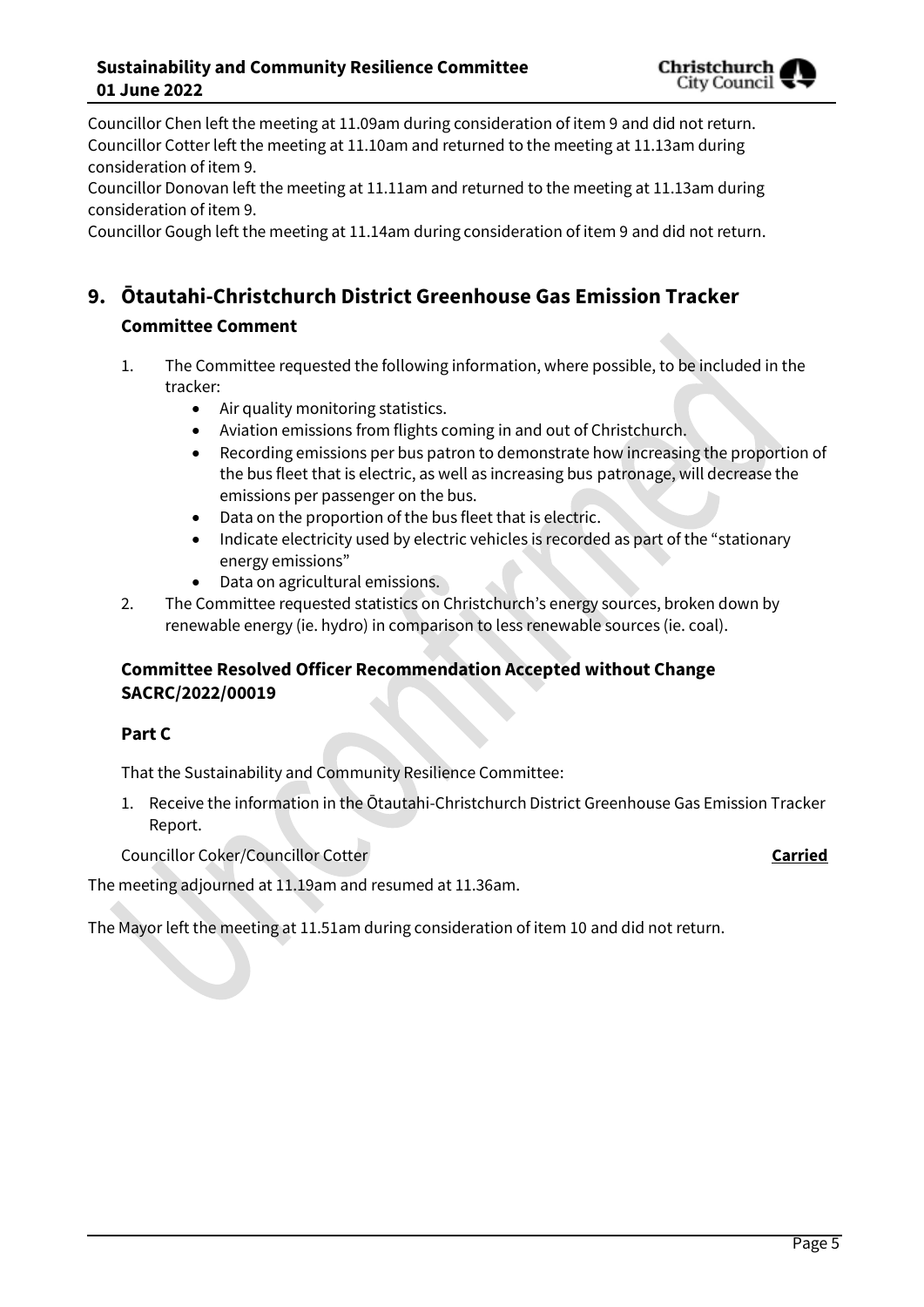

# **10. South Library Te Kete Wānanga o Wai Mōkihi - Earthquake Repair Options Committee Comment**

- 1. Amendments were put forward that provided additional details to the Officer Recommendations, along with extending Council consideration of the development and costings on design from Q1 2023 to Q2 2023 and assessing options for a temporary facility during the rebuild phase.
- 2. The Committee requested that when Officers come to Council with the concept design and costings in Q2 2023, that information about extending temporary strengthening of the building is provided as a comparator and made publically available, along with cost implications and associated risks.

### **Officer Recommendations Ngā Tūtohu**

That the Sustainability and Community Resilience Committee:

- 1. Direct staff to progress the design for a rebuild of the South Library Facility on its existing site.
- 2. Endorse the development of a concept design and costing for consideration by Council in Q1 2023.
- 3. Note that the advancement of the project to construction will require additional funding in Annual Plan 2023-2024 and or a Long Term Plan adjustment.

#### **Committee Resolved SACRC/2022/00020**

#### **Amendment moved by Councillor Scandrett and seconded by Councillor Coker**

That the Sustainability and Community Resilience Committee:

- 1. Direct staff to progress the design for a rebuild of the South Library Facility on its existing site.
	- a. Include the public throughout the design process, seeking ideas and then feedback prior to endorsement of the concept design.
	- b. Request that the rebuild is done to high sustainability standards including carbon emissions and water use, both during the construction and operation of the library.

*The division was declared carried by 12 votes to 1 vote the voting being as follows:*

*For: Councillor Templeton, Councillor Coker, Deputy Mayor Turner, Councillor Chu, Councillor Cotter, Councillor Davidson, Councillor Donovan, Councillor Galloway, Councillor MacDonald, Councillor Mauger, Councillor McLellan and Councillor Scandrett*

*Against: Councillor Keown*

*Abstained: Councillor Johanson*

Councillor Scandrett/Councillor Coker **Carried**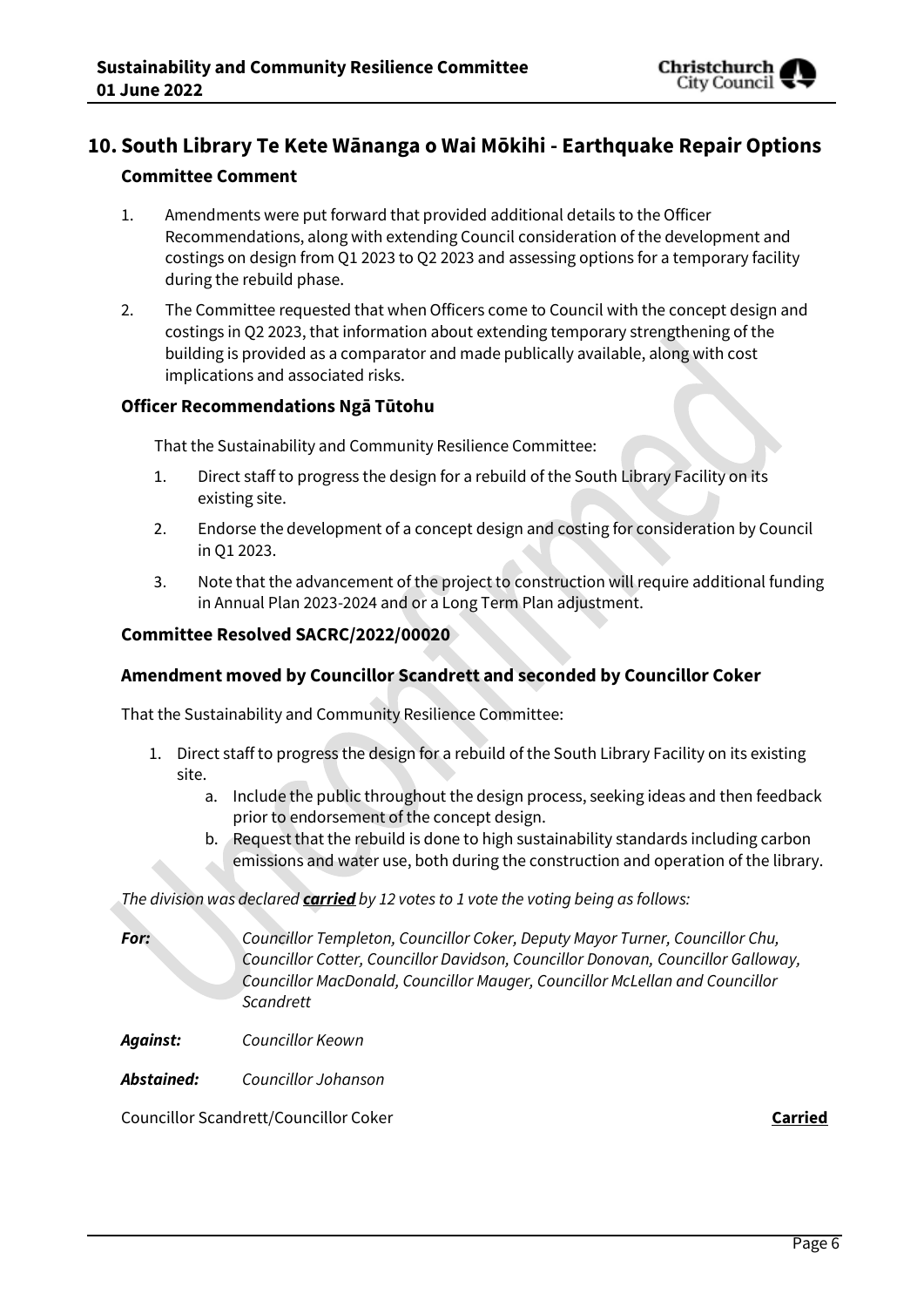

#### **Committee Resolved SACRC/2022/00021**

#### **Amendment moved by Councillor Scandrett and seconded by Councillor Coker**

That the Sustainability and Community Resilience Committee:

- 2. Request staff to hold a public briefing, which is live-streamed, about the repair and build options discussed in this report to inform the affected community.
	- a. Make sure the information is also available to view in the foyer of the South Library.

3. Endorse the development of a concept design and costing for consideration by Council by Q2 2023, to allow time for public inclusion in the design process.

4. Note that the advancement of the project to construction will require additional funding in Annual Plan 2023-2024 and or a Long Term Plan adjustment.

5. Request staff to assess and bring back options for a temporary library and service centre, as close to the current site as possible, during the rebuild phase of South Library, to retain a sufficient level of library service to the affected community.

#### Councillor Scandrett/Councillor Coker **Carried Attachments**

A Item 10. South Library presentation slides **[⇨](../../../RedirectToInvalidFileName.aspx?FileName=SACRC_20220601_MAT_7539.PDF#PAGE=39)</u>** 

# **11. Sustainability Fund: Grant Allocation**

# **Committee Resolved Officer Recommendations Accepted without Change SACRC/2022/00022**

#### **Part C**

That the Sustainability and Community Resilience Committee:

- 1. Approve a grant of \$49,763 from the 2021/22 Sustainability Fund to Eco-Bulb Limited for the delivery of the Christchurch Home Energy Saver project.
- 2. Relying on clause 32 of Schedule 7 of the Local Government Act 2002 and for the purposes of efficiency and effectiveness in the conduct of the Committee's business, and any other applicable statutory authority,
	- a. Revoke the delegation to the Head of Sustainable City Growth and Development in relation to the Sustainability Fund which is in Part B, Subpart 2 of the Delegations Register the authority to determine and carry out the administration requirements for this Fund, and to enter into Funding Agreements with Grant recipients, and
	- b. Delegate to both the Head of Strategic Policy and Resilience and Head of Planning and Consents in relation to the Sustainability Fund which is in Part B, Subpart 2 of the Delegations Register the authority to determine and carry out the administration requirements for this Fund, and to enter into Funding Agreements with Grant recipients.

Councillor Mauger/Councillor Davidson **Carried**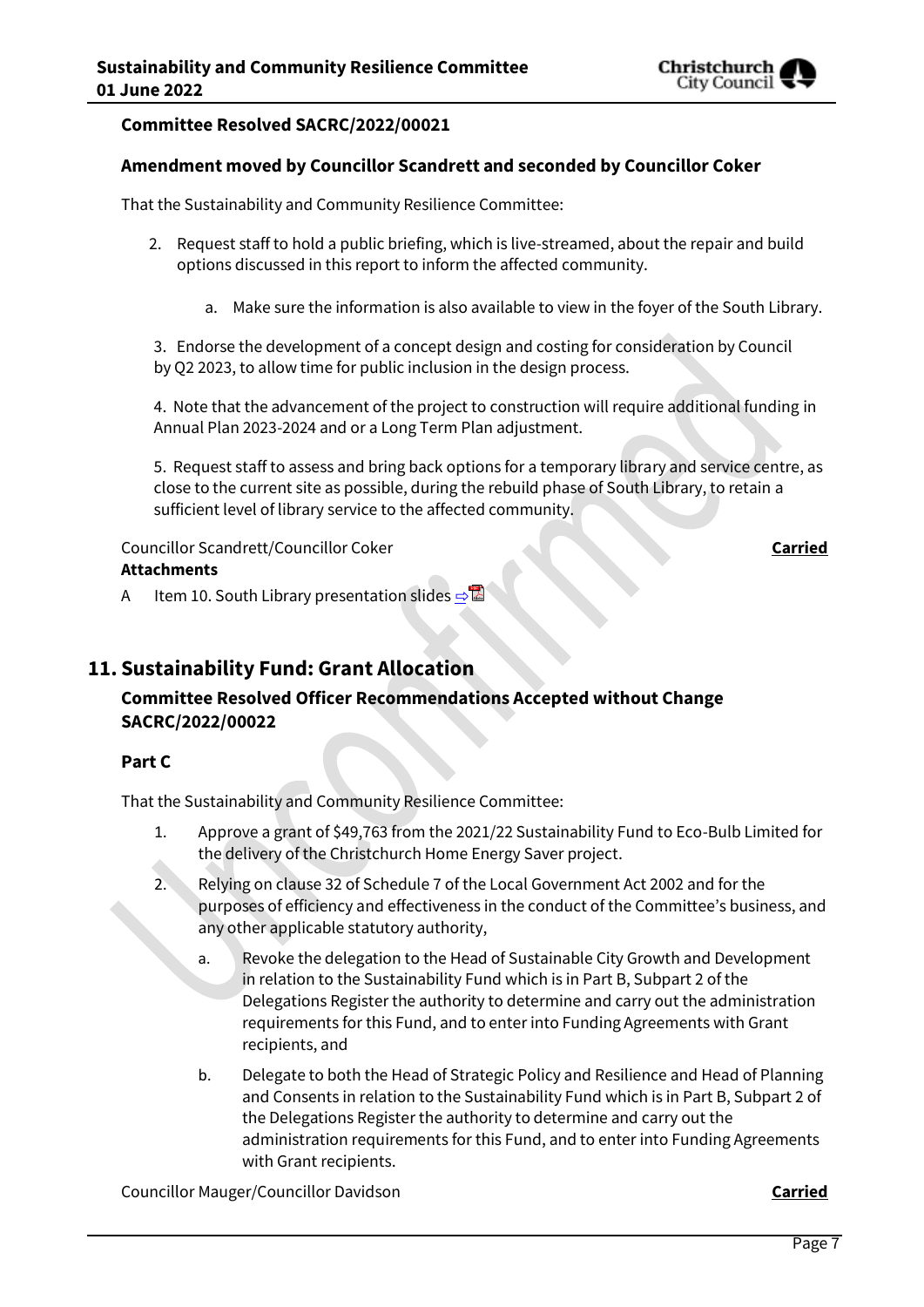

# **12. Suburban Regeneration Biannual Report - October 2021 - March 2022 Committee Resolved Officer Recommendation Accepted without Change SACRC/2022/00023**

#### **Part C**

That the Sustainability and Community Resilience Committee:

 $1.$ Receive the information in the Suburban Regeneration Biannual Report for October 2021 – March 2022.

Councillor Davidson/Councillor Cotter **Carried**

# **13. Events and Festivals Fund**

# **Committee Resolved Officer Recommendations Accepted without Change SACRC/2022/00024**

#### **Part C**

That the Sustainability and Community Resilience Committee:

- 1. Receive the information in the Events and Festivals Sponsorship Fund Evaluation report as Attachment A.
- 2. Approve carrying forward the \$119,826 remaining in the Events Discretionary Response Fund for inclusion in the 2022/23 Events and Festivals Fund to be allocated.
- 3. Approve the staff recommendations for the allocation of the Events and Festivals Sponsorship Fund for the 2022/23 financial year as detailed in the Events and Festivals Sponsorship Fund Evaluation attached to this report (Attachment A).
- 4. Approve the establishment of an Events and Festivals Discretionary Response Fund as per the eligibility criteria attached to this report (Attachment D).
- 5. Delegate to the Head Recreation Sports and Events authority to approve grants from the Events and Festivals Discretionary Response Fund of up to \$15,000 in accordance with the eligibility of the fund.

Councillor Davidson/Deputy Mayor **Carried**